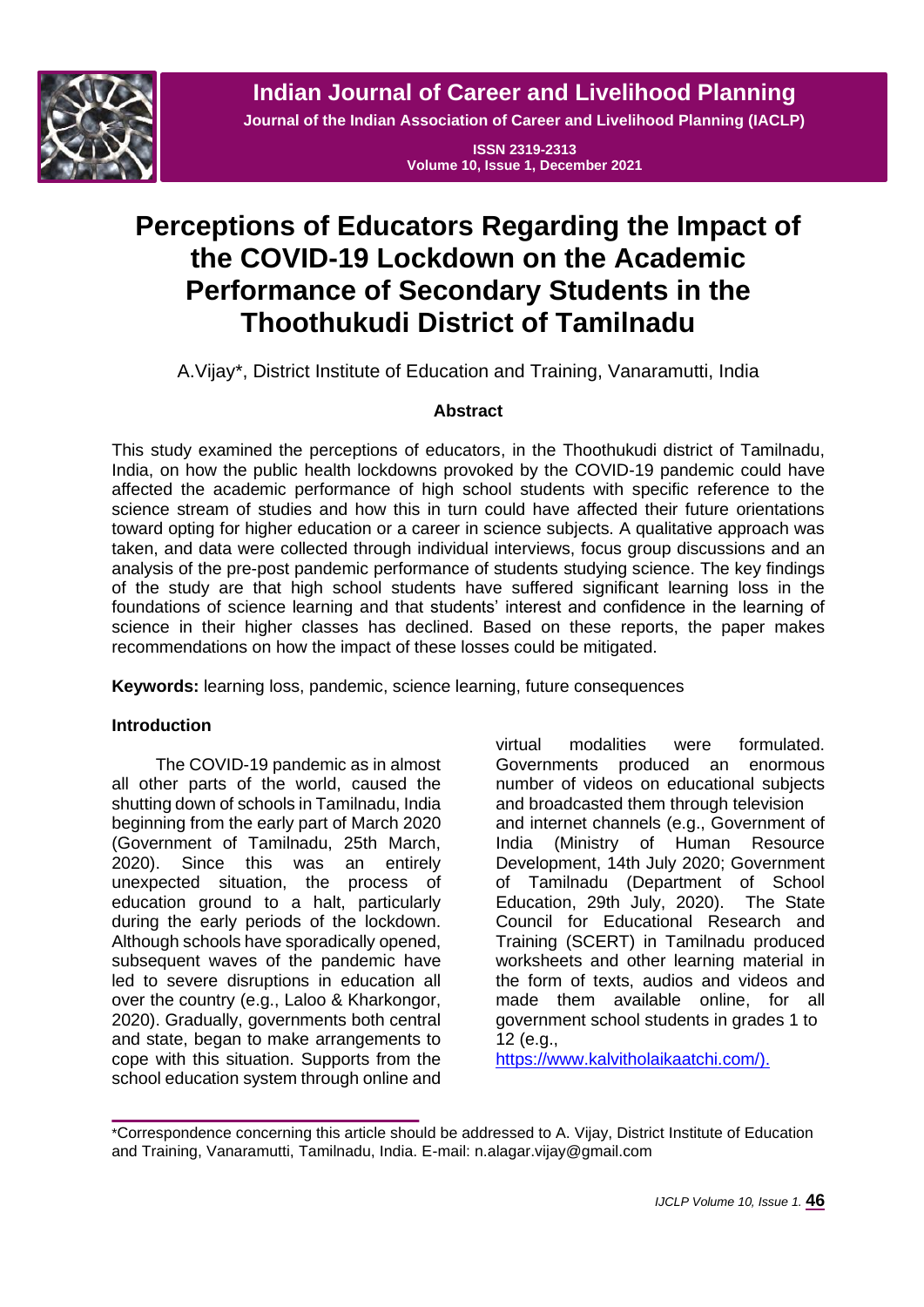The teaching-learning relationship shifted to the virtual, online modality almost by default. The teacher community put in significant efforts to use these materials to continue the process of teaching and learning. However, students' accessibility to smartphones, recharging costs, network speed, teachers' skills to handle digital classes, time to teach prescribed syllabus, online evaluation and many such factors limited the quality of educational interventions, resulting in severe learning losses (ASER, 2020).

Learning loss refers to *"…any specific or general loss of knowledge and skills or to reversals in academic progress, most commonly due to extended gaps or discontinuities in a student's education"* (The Glossary of Educational Reform (n.d.). This loss in acquiring knowledge and understanding is understood to be beyond the control of the learner. This study focused on how teachers and educators perceived this loss and what future impact in their opinion this learning loss could have on high school students' learning, with particular reference to science subjects.

#### **Research Questions**

This study aimed at answering the following research questions:

- 1. How did the COVID-19 induced lockdowns affect the learning of science amongst secondary students?
- 2. Which areas of science learning are most affected by the COVID-19 induced lockdowns?
- 3. How did this learning loss in science influence students' decision to select science for further studies?
- 4. How did this learning loss in science affect the learning of science in higher studies?
- 5. What are the specific interventions that could be provided to reduce the adverse effects of the learning loss experienced by students?

#### **Research Setting**

This study was conducted in the Thoothukudi district of Tamilnadu comprising 68 Government Schools and 126 Aided Schools with classes 9 to 12. Approximately 72,010 students in grades 9 to 12 (age 14 to 17 years) study in these schools. The district has 40 higher (collegiate) educational Institutes. The school and collegiate education systems were both included in the study. In summary the educational institutions included were: District Institute of Education and Training (DIET), Block Resource Centres (BRCs), Higher secondary schools, Arts and Science colleges, and Education colleges.

## **Research Design**

The research followed the qualitative methodology. Data were collected using three strategies: a) interviews, b) focus group discussions and c) desk review of student attendance and academic performance. Data were analysed through organizing and coding techniques. The process followed is shown in Figure 1. Tools for the focus group discussion (FGD) preparatory studies. Data validation through triangulation and theme extraction were the main qualitative techniques applied.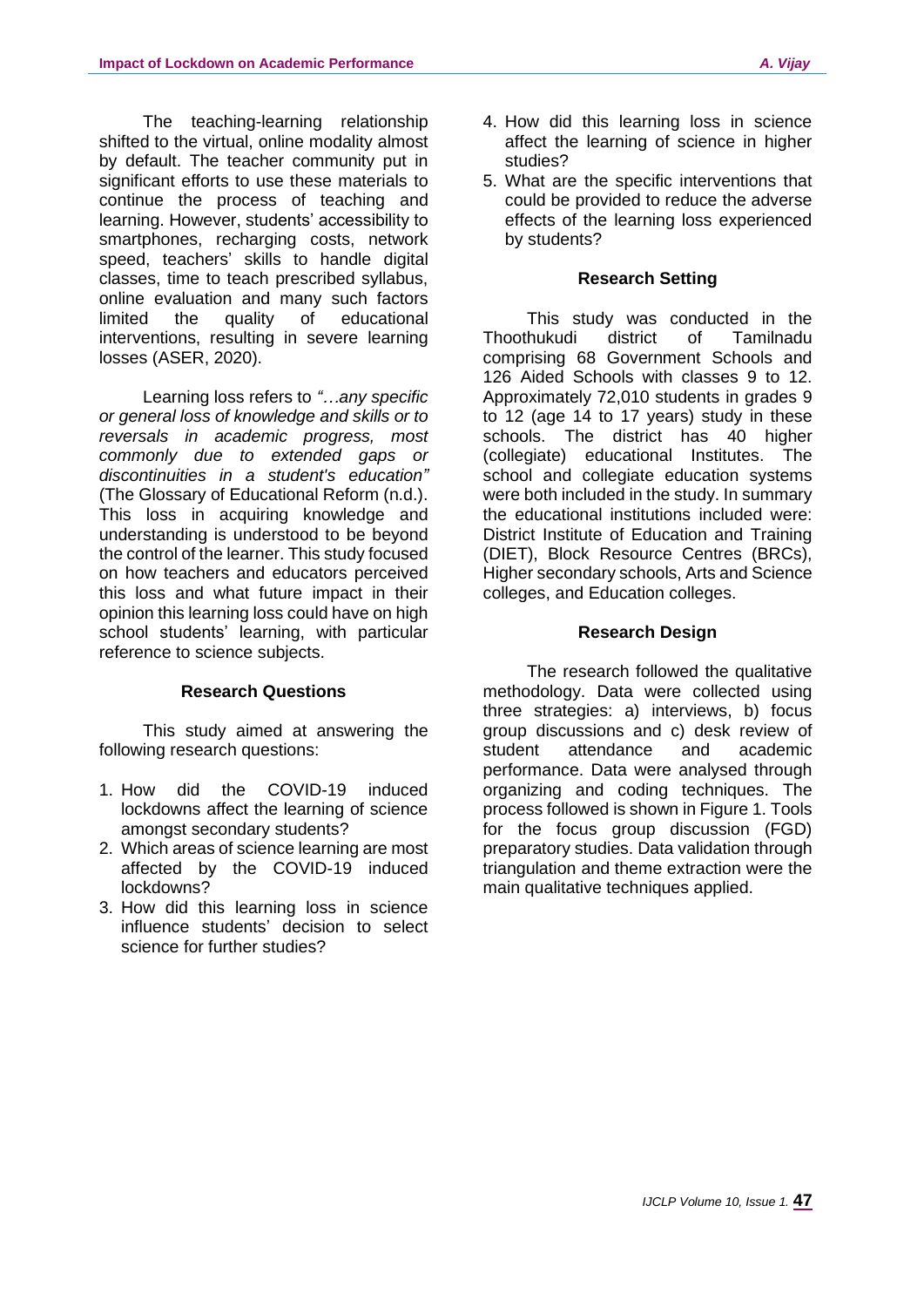

#### **Figure 1: Research Design**

## **Participants**

Professional educators from the school and collegiate education system were purposively selected based on their experience of the system and of students from this cultural and socioeconomic background. Selected participants were active professionals and well known for their contributions to the effective functioning of the district's school education system. They were experienced in curriculum development, learning material development and text book writing. They were also resource persons for in-service teacher training programmes. These persons were recruited on a voluntary, optin basis. Table 1 presents participant details.

Within the Indian system of education, a two year higher secondary period of study follows high school, namely, Grades 11 and 12. Students select specific streams of study. These include i) Science with Mathematics ii) Science with Biology iii) Humanities and iv)

vocational streams. The researcher planned to analyse the relationship between students' school attendance and their academic performance in science subjects using students' Grade 11 attendance registers and mark sheets. They were collected from three Higher Secondary schools of Thoothukudi district. These schools were purposively selected keeping in mind that well-functioning schools were required.

#### **Tool Development**

Data were collected using three tools: 1) Interview questionnaire, 2) Focus Group Discussion Objectives Questionnaire (for probed follow up) 3) Data collection form (for compiling the interviews). These tools were developed by the researcher and other two experts in educational research.

Prior to development of the tools the researcher developed the rubric for the tool, within which the dimensions of science education at the higher secondary level were articulated. A brief preparatory study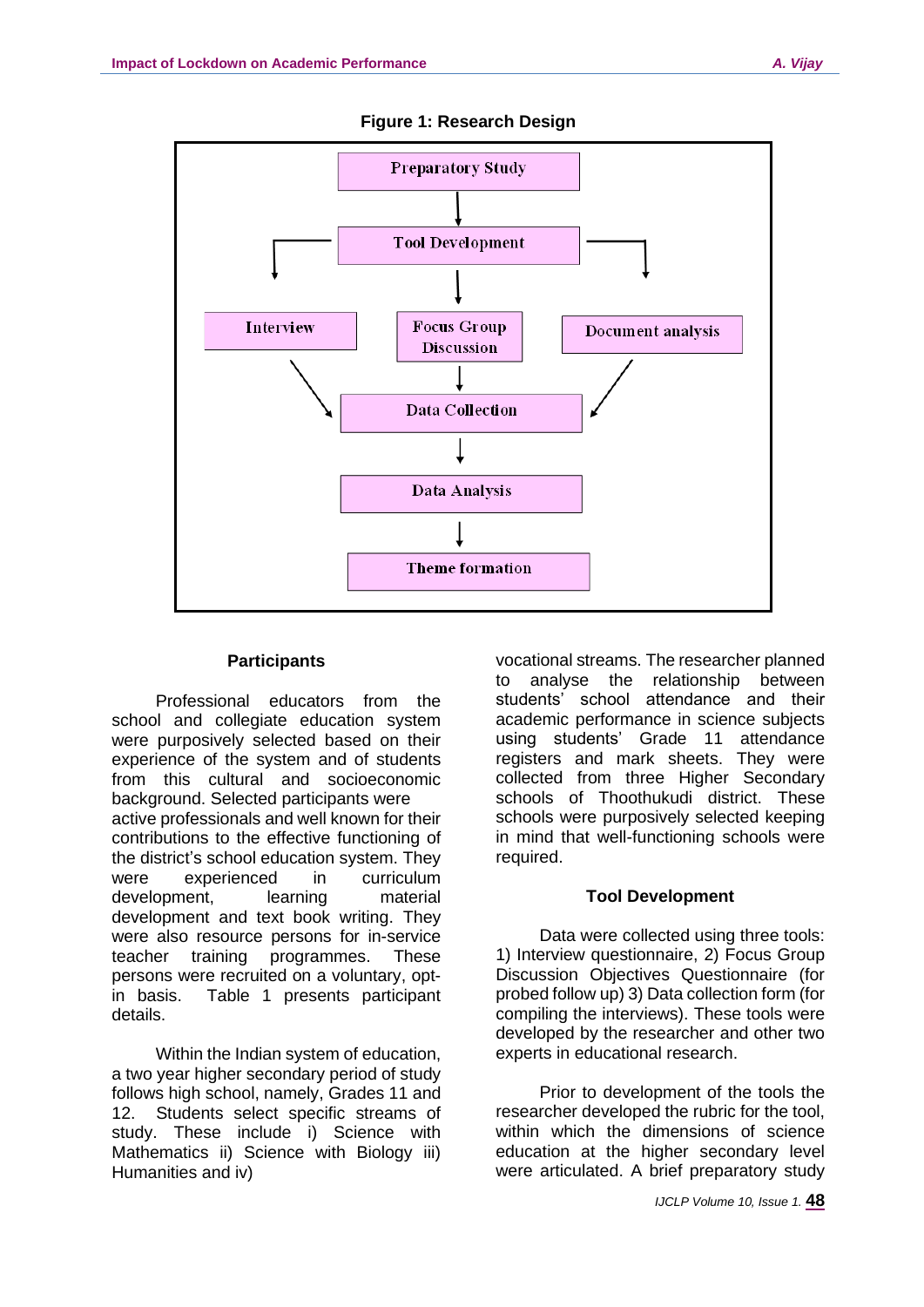was conducted in the field. The researcher had informal conversations with school teachers, teacher educators, supervisors, college professors and students in the high school and higher secondary age range (i.e., 14-17 years) to understand the parameters for the rubrics of the tool. The researcher then conducted a tool

development workshop following which two experts with wide ranging experience in educational research worked together to finalise the rubrics for the development of the research tools. The finalised rubrics were converted into questions for the interview, focus group discussions and for the document data collection.

| <b>Type of Institution</b>                             | <b>Designation</b>                               | No of<br>participants |
|--------------------------------------------------------|--------------------------------------------------|-----------------------|
| Block resource centre                                  | <b>Block Resource Teacher</b><br>Educator (BRTE) | 8                     |
| Higher secondary school                                | Post graduate Teacher                            | 21                    |
|                                                        | Bachelor Teacher (BT)<br>Assistant               | 6                     |
| <b>High Schools</b>                                    | <b>BT</b> Assistant                              | 15                    |
| Arts and Science College                               | Assistant professor                              | 5                     |
| College of Education                                   | <b>Assistant Professor</b>                       | $\overline{2}$        |
| District Institute of Education and<br>Training (DIET) | Lecturer                                         | 2                     |
| <b>Teacher Training Institute</b>                      | Principal                                        | 1                     |
| Total                                                  |                                                  | 60                    |

## **Table 1. Description of Study Participants**

### **Procedure**

#### **Interview**

Thirty participants were purposively selected and interviewed. Fourteen of them were school teachers, six were block resource teacher educators, eight were college professors and two were DIET lecturers. With careful attention being paid to public health issues, the interviews were conducted in person or through telephone calls. All interviewees were provided with a written orientation a few days prior to the research in order to familiarise them with the purpose and objectives of the study. The duration of the interview ranged from one hour to two hours. Care was taken to ensure that each participant had sufficient time to express their opinions clearly and elaborately. Responses were recorded as well as written down verbatim by the researcher. The written notes were verified by corroborating them with the recorded version. The final notes were shown to interviewee for confirmation of their response.

## **Focus Group Discussions (FGD)**

Thirty persons participated in the FGD. They comprised: fourteen high school teachers, thirteen higher secondary school teachers and three BRTEs. Three panels of 10 individuals each was formed. Two independent BRTEs and the researcher as acted as the moderators. Three independent script record writers noted the discussion responses by participant name.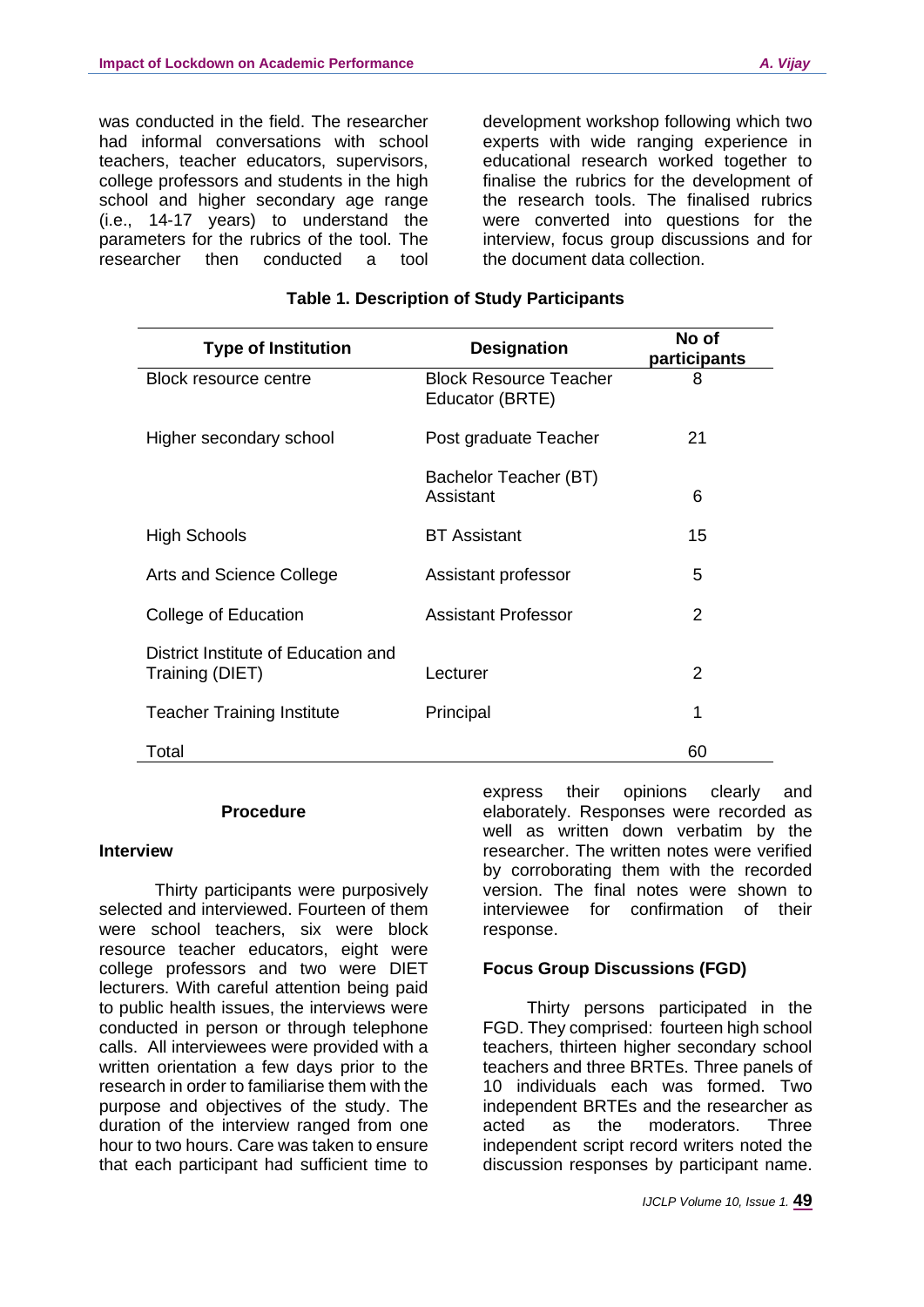The final written notes were shown to participants for confirmation of their response. Each panel was for a duration of about 90 minutes.

### **Document Review**

This part of the study collated information pertaining to marks obtained by students in science subjects and their class

attendance. Marks obtained by individual students in grade 10 (academic year 2018- 2019) who enrolled in the science stream in grade 11 (academic year 2019-2020) from selected schools and their attendance pattern against total working days were noted. Further details are provided in Table 2. These data were all were systematically collected into the data collection form developed for this purpose.

| S.No | Name of the<br>school | <b>Types</b>         | Number of<br>students<br>enrolled in<br>science stream<br>in standard 11 <sup>th</sup><br>in 2019-2020<br>academic year | Number of<br><b>Students</b><br>enrolled in<br>science stream<br>who obtained<br>more than 90<br>% attendance<br>in their 10 <sup>th</sup><br>class (2018-<br>2019 academic<br>year) | Number of<br><b>Students</b><br>enrolled in<br>science stream<br>who obtained<br>less than 90 $%$<br>attendance in<br>their 10 <sup>th</sup> class<br>(2018-2019)<br>academic year) |
|------|-----------------------|----------------------|-------------------------------------------------------------------------------------------------------------------------|--------------------------------------------------------------------------------------------------------------------------------------------------------------------------------------|-------------------------------------------------------------------------------------------------------------------------------------------------------------------------------------|
|      | School 1              | Government<br>School | 37                                                                                                                      | 34                                                                                                                                                                                   | 3                                                                                                                                                                                   |
| 2    | School 2              | Aided School         | 82                                                                                                                      | 79                                                                                                                                                                                   | 3                                                                                                                                                                                   |
| 3    | School 3              | Government<br>School | 43                                                                                                                      | 41                                                                                                                                                                                   | $\overline{2}$                                                                                                                                                                      |

## **Table 2. School Details**

The three data sources were triangulated to verify internal validity.

#### **Data Analysis**

The data obtained from the interviews and FGDs were in the narrative form. The

Inductive coding technique was used to analyse the data. Figure 2 below shows the steps followed to code this data and extract the salient themes in the data.

## **Figure 2: Steps of Data Coding and Theme Extraction**

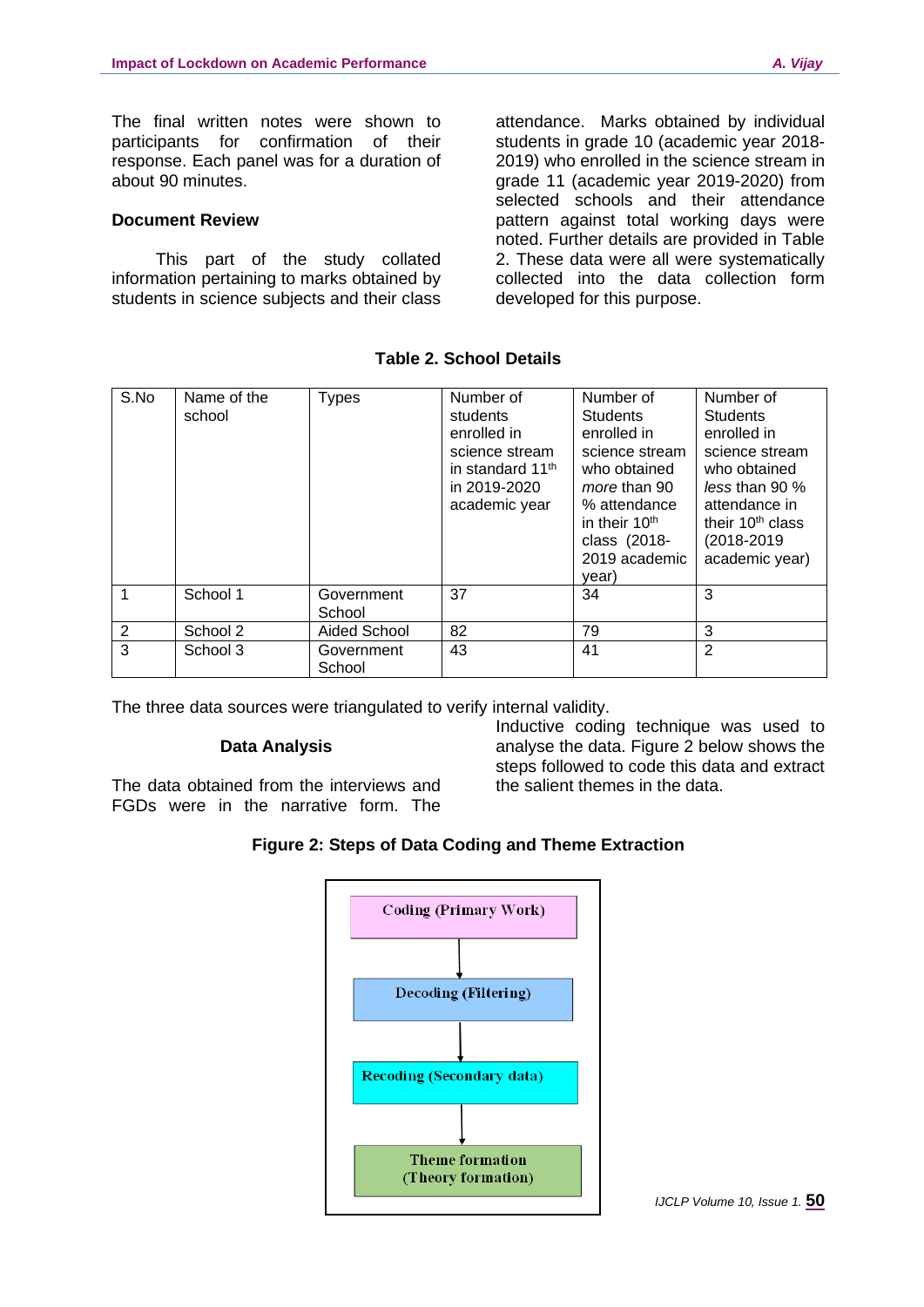## **Findings**

The findings are presented below, against the research questions articulated for this study. Verbatim excerpts from interviews are presented to illustrate the findings. The original excerpts are presented in Tamil and paraphrased in English.

*Research Question 1: How did the COVID-19 induced lockdowns affect the learning of science amongst secondary students?*

Thematic extractions from the data firstly indicate that the foundations of science learning could have been weakened and students may have forgotten basic concepts. Given below are verbatim extracts from the interviews that illustrate this finding.

"10 *ம் வகுப்பு மாணவர்களிடம் எளிய அறிவியல் கருத்துகளை பற்றி ககள்வி ககட்கப்படும் கபாது கூட பதிலளிக்க சிரமப்படுகின்றனர்*. *அவர்கள் ஏற்கனகவ கற்ற அடிப்பளட கருத்துகளை நிளனவுகூற சிரமப்படுகின்றனர்*." *உயர்நிளலப்பள்ளி அறிவியல் ஆசிரியர்.*

English paraphrase: 10th graders find it difficult to answer even when asked about simple scientific ideas. They find it difficult to remember the basic concepts they have already learned. *High school science teacher.*

"*ஆன்ளலன் வகுப்புகளில் அறிவியல் பாடம் நடத்தும் கபாது அதளன புரிந்து ககாள்ைவும் அறிவியல் வளரயளறகள்*, *ககாள்ளககள் கபான்றவற்ளற சரியாக கசால்லவும் விைக்கவும் கபரும்பாலான மாணவர்கைால் முடியவில்ளல*. *பாடக்கருத்துகளை ஒன்றுடன் ஒன்ளறப் கபாருத்தி முழுளமயான புரிதளல உருவாக்கிக் ககாள்ை திணறுகின்றனர்*." *ஆன்ளலன் வகுப்பு எடுக்கும் ஒன்பதாம் வகுப்பு ஆசிரியர்.*

English paraphrase: Most students are not able to understand and correctly define science definitions, principles, etc. during online science classes. They find it difficult to put together a complete understanding of the subject matter. *Ninth grade teacher taking online class.*

"*அறிவியல் பாடங்களுக்கான கசயல்தாளை கபரும்பாலான மாணவர்கள் சரியாக கசய்யவில்ளல*. *ககாடுக்கப்படும் அலகுத்கதர்வுகளுக்கும் தவறான விளடகளைகய எழுதுகின்றனர்*. *இதிலிருந்து எங்கள் மாணவர்களின் அறிவியல் கற்றல் பாதிப்பளடந்துள்ைது என்பளத அறிய முடிகிறது*." *கமல்நிளல வகுப்பு ஆசிரியர்* .

English paraphrase: "Most of the students did not do the worksheets for science subjects properly. They also write incorrect answers in the given unit exams. From this we can see that our students' learning skills are affected." *High School Teacher*.

*Research Question 2: Which areas of science learning are most affected by the COVID-19 induced lockdowns?*

Another common theme running through the data is that learning both at the level of theory as well as practicals have been affected by COVID-19 induced lockdown. Given below are verbatim extracts from the interviews that illustrate this finding.

*"மாணவர்கைால் புதிய பாடக்கருத்துகளை புரிந்து ககாள்ை முடியவில்ளல*. *நிளனவில் ளவத்துக் ககாள்ை கவண்டிய அறிவியல் வளரயளறகள்*, *விதிகள்*, *கசயல்முளறகள்*, *ககாள்ளககள்*, *ககாட்பாடுகள் ஆகியவற்ளற மனப்பாடம் கசய்ய முடியாமல் உள்ைது*." 9*ம் வகுப்பு ஆசிரியர்*.

English paraphrase: Students could not understand the new syllabus. They found it hard to memorize the scientific definitions, rules, processes and principles that need to be memorized." *9th grade teacher.*

"*உயர்நிளல சிந்தளன வினாக்கள் அறிவியல் பாடக்கருத்துகள் கதாடர்பான எழுப்பப்படும் கபாது அவ்வினாக்களை உள்வாங்கி சிந்தித்து பதில் அளிக்க ஒன்று இரண்டு மாணவர்கைால் கூட முடியவில்ளல*. *இதன்மூலம் அவர்களின் அறிவியல் பாடகற்றல் பாதிப்பளடந்துள்ைது என அறிய முடிகிறது*." 10*ம் வகுப்பு ஆசிரியர்*.

English paraphrase: When questions requiring higher order thinking are raised in relation to science subjects, not even one or two students are able to absorb and answer those questions. *10th grade teacher.*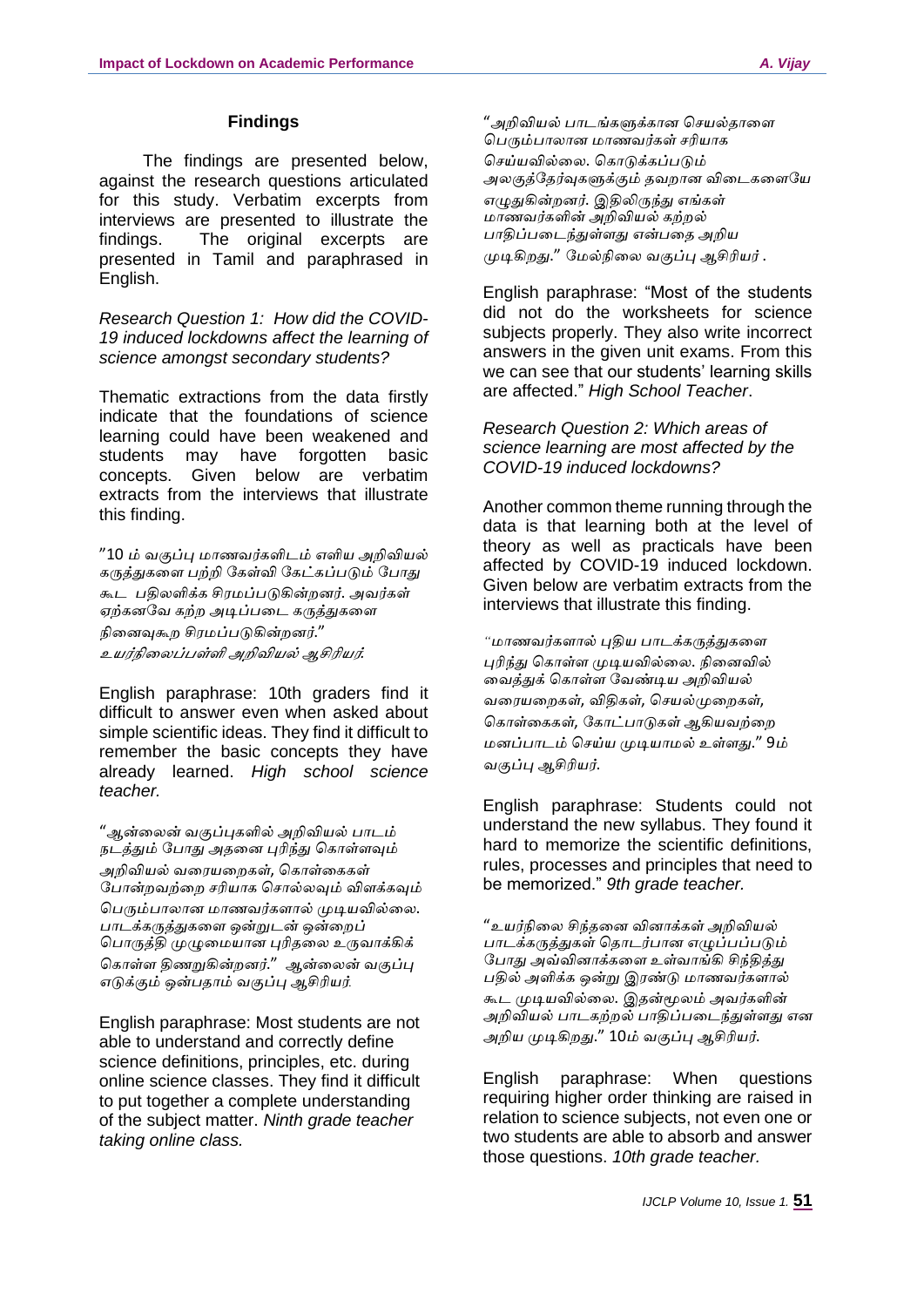"*ஆன்ளலன் வகுப்புகளில் ஆய்வுச் கசயல்பாடுகளுக்கு கபாதுமான முக்கியத்துவம் ககாடுக்கமுடியவில்ளல*. *கநரமின்ளம காரணமாக சில கசயல்பாடுகளை மட்டுகம காட்ட முடிகிறது*. *கமலும் எந்த அைவிற்கு நாம் ஆன்ளலன் மூலம் கசய்முளறப் பயிற்சிகளை காட்டினாலும் கநரடி ஆய்வக கசய்முளறப் பயிற்சி இல்லாமல் மாணவர்களுக்கு அறிவியல் கற்பித்தல் முழுளம அளடயாது*." *கமல்நிளல வகுப்பு ஆசிரியர்*.

English paraphrase: Exploratory and investigative lessons are not given enough importance in online classes. We are only able to use limited methods due to lack of time. And no matter how much we use demonstrations online, teaching science to students would not be complete without direct lab tutorial." *High school teacher*.

*Research Question 3: How did this learning loss in science influence students' decision to select science for further studies?*

The gap in the learning of science among the secondary students, seems to reduce their interest and confidence in the learning of science in their higher classes. Given below are verbatim extracts from the interviews that illustrate this finding.

"*மாணவர்களின் அறிவியல் கல்வி மீதான ஆர்வம் மிகக் குளறவாக உள்ைதால் அவர்கள் கமல்நிளலக் கல்வியில் அறிவியல் பாடம் கதர்ந்கதடுப்பது குளறவாக தான் இருக்கும்*. *மாணவர்களிடம் கபசும் கபாது கபரும்பாலாகனார் களல*, *வணிக பாடங்களை கதர்ந்கதடுத்து படிக்கப் கபாவதாக கசால்கின்றனர்*."10*ம் வகுப்பு ஆசிரியர்*.

English paraphrase: Students' interest in science education has decreased and they are less likely to choose science as a subject for specialisation in higher education. When I talk to students, most of them say that they are going to study humanities or business subjects. *10th grade teacher.*

"10*ம் வகுப்பு முடித்து வரும் மாணவர்களில் அறிவியலில் அதிகமான மதிப்கபண் எடுத்தவர்கள் தான்* 11*ம் வகுப்பில் அறிவியல் பாடங்களை கதர்ந்கதடுப்பார்கள்*. *தற்கபாளதய சூழ்நிளலயில் எங்கள் பள்ளி* 10*ம் வகுப்பு மாணவர்கள் அறிவியல் பாடங்களை பார்த்து*

*பயப்படுவது கதரியவருகிறது*. *அதனால் அவர்கள்* 11*ம் வகுப்பில் அறிவியளல பாடமாக கதர்ந்கதடுக்கும் வாய்ப்புகுளறவாகத்தான் இருக்கும் என்று நிளனக்கிகறன்*." *கமல்நிளல வகுப்பு உயிரியல் ஆசிரியர்*.

English paraphrase: Only those students who get high marks in science at grade 10 will choose science subjects for higher secondary studies. In the current situation, it seems that the 10th class students of our school are afraid to look at science subjects. So, I think they will be less likely to choose science as a subject for higher secondary studies." *High school biology teacher*.

*மாணவர்களின் அறிவியல் கற்றல் அைவு குளறவதால் அவர்கள் கமல்நிளல அறிவியல் பாடங்களை புரிந்து ககாள்ை சிரமப்படுவார்கள்*. *கமலும் கமல்நிளல இயற்பியல்*, *கவதியியல்*, *உயிரியல் பாடங்கள் அைவு அதிகம் என்பதால் அதளன படிக்க சிரமமாக இருக்கும் என்று நிளனக்கின்றனர்*. *இது அவர்களுக்கு அச்சத்ளதயும் நம்பிக்ளக குளறளயயும் ஏற்படுத்துவதால் அவர்கள் அறிவியளல கமற்படிப்புகளுக்காக கதர்ந்கதடுப்பதில் நிச்சயமாக தாக்கத்ளத ஏற்படுத்தும்*. *ஒருகவளை அவர்கள் அறிவியல் பாடங்களை கதர்ந்கதடுத்தாலும் அவர்கைது தற்கபாளதய கற்றல் இழப்பின் விளைவு கமல்நிளல வகுப்புகளிலும் பாதிப்ளப ஏற்படுத்தக் கூடும்*." *வட்டார வைளமய ஆசிரியர் பயிற்றுநர்*.

English paraphrase: Students' levels of science learning are declining, making it difficult for them to understand higher concepts in science subjects. They also think that the higher the level of physics, chemistry and biology, the more difficult it will be to study. This will definitely have an impact on their choice of science for higher studies as it will cause them fear and lack of confidence. Even if they choose science subjects, the effect of their current learning loss may affect the upper classes as well. *Regional resource teacher trainer*.

*Research Question 4: How did this learning loss in science affect the learning of science in higher studies?*

A common theme in the discussions was that learning loss due to lockdown could have a significant impact on students' choice of science for higher studies. Even if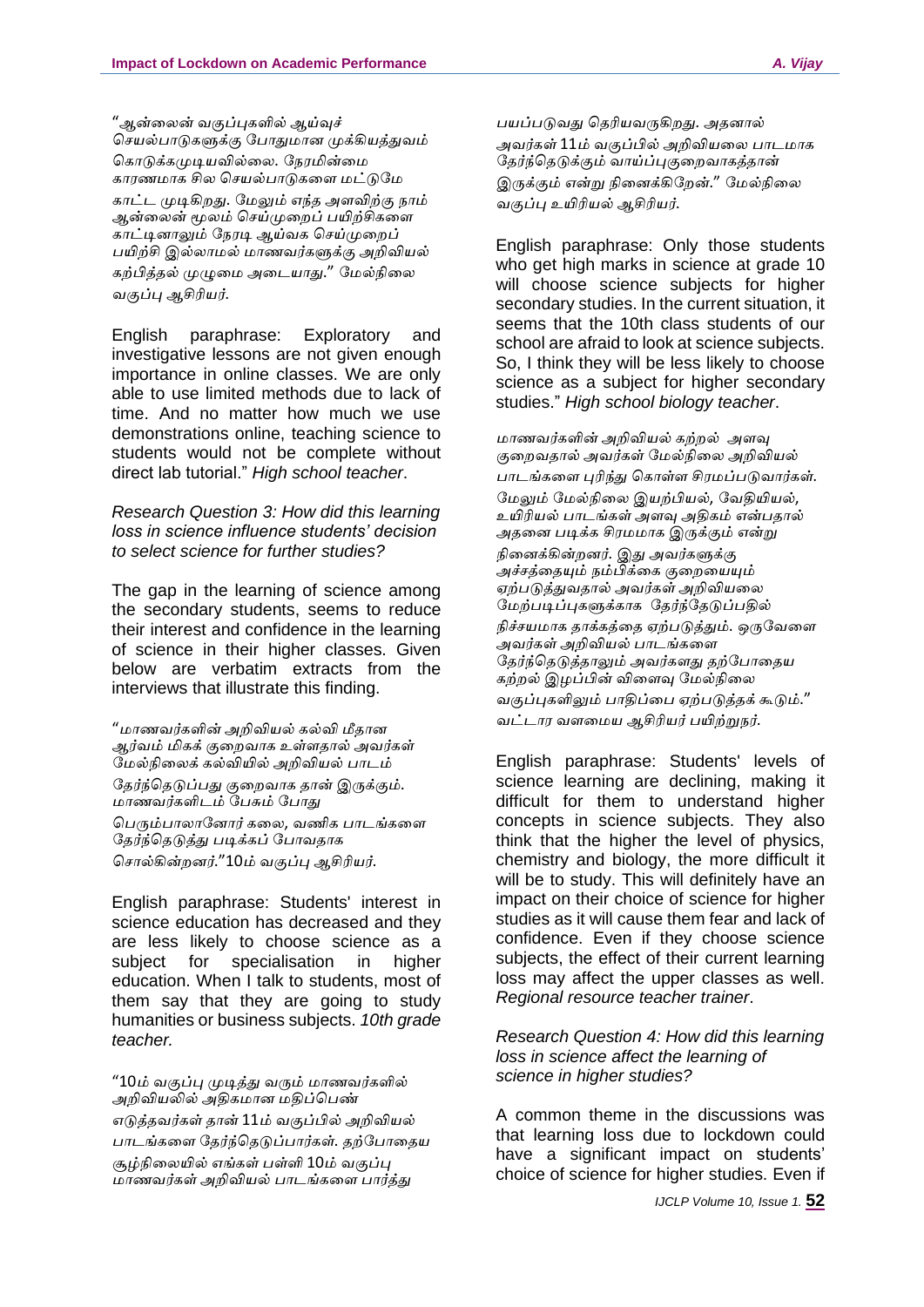they had selected the science stream at higher secondary level, the current situation may have its effect on their continuation of higher education (collegiate) in science. Given below are verbatim extracts from the interviews that illustrate this finding.

"*பள்ளியில் கநரடி வகுப்பளற சூழல் இல்லாமல் அறிவியல் கற்கும் இந்தநிளல மாணவர்களின் அறிவியல் கற்கும் திறளன ஆற்றளல கடுளமயாக பாதிக்கும்*. *அடுத்தடுத்த வகுப்புகளில் அவர்கள் கூடுதலாக படிக்க கவண்டிய சூழ்நிளல இருக்கும் கபாது அடிப்பளட அறிவியல் கல்வியில் ஏற்படும் பாதிப்பு அவர்கைது கமற்படிப்ளப கட்டாயமாக தளட கசய்யும்*. *அவர்கள் அறிவியல் கல்விளய தங்கள்* கல்லூரி *கமற்படிப்பிற்கு கதர்ந்கதடுப்பது ஆகியவற்றில் மாற்றம் ஏற்படுத்தும்*." *கமல்நிளல வகுப்பு கவதியியல் ஆசிரியர்*.

English paraphrase: This way of learning science without a direct classroom environment at school can severely affect students' ability to learn science. Impact on basic science education will prevent them from pursuing higher studies in subsequent classes. It will change the way they choose science education for their college education. *High school chemistry teacher.* 

"*பள்ளி அைவில் அறிவியல் கற்றலில் இழப்பு ஏற்படுமானால் அது நிச்சயமாக மாணவர்கள் அறிவியளல தங்கள் எதிர்கால பணி வாய்ப்பிற்கான கல்விளயத் கதர்ந்கதடுப்பதிலும் ஒருகவளை கதர்ந்கதடுத்தாலும் அதளன நல்ல முளறயில் கற்பதிலும் பாதிப்ளப உண்டாக்கும்*." *கல்வியியல் கபராசிரியர்*.

English paraphrase: If there is a loss in science learning at the school level it will definitely affect students' selection of science for their future career choice. *Professor of Education*.

"*கபாதுமான தீர்வுகள் கூடுதல் கற்பித்தல் மற்றும் பிற ஆதரவு உதவிகள் கசய்யப்படாத பட்சத்தில் அது மாணவர்களின் எதிர்கால அறிவியல் கல்விளய பாதிக்கும் என்பதில் சந்கதகமில்ளல*. *ஆனால் அவர்களுக்கு ஏற்படும் கற்றல் இழப்பு அைவிடப்பட்டு அந்த இழப்பிளன சரிகசய்யும் வாய்ப்பு வழங்கப்பட்டால் இந்த நிளலயில் மாற்றம் ககாண்டு வரலாம்*." *விலங்கியல் கபராசிரியர்* , *களல அறிவியல்* கல்லூரி

English paraphrase: There is no doubt that it will affect the future science education of the students if adequate solutions are not made available for further teaching and other support. But that can change if they are supported to overcome their learning loss and given the opportunity to make up for it. *Professor of Zoology, College of Arts and Sciences*.

*Research Question 5: What are the specific interventions that could be provided to reduce the adverse effects of the COVID-19 induced lockdown related to learning loss experienced by students?*

Thematic extraction pointed to the common opinion that remedial teaching with more a supportive environment should be given to students to re-learn basic science concepts. Syllabus and text materials must be redesigned such that students have the opportunity to reacquaint themselves with essential concepts. Besides, there must be bridge courses in colleges to strengthen science learning among students. Given below are verbatim extracts from the interviews that illustrate this finding.

"கல்லூரி *அைவில் ஒரு இளணப்புப்பாடம் வழங்கப்பட கவண்டும்*. *அதன்மூலம் மாணவர்களின் அறிவியல் கற்றளல வலுப்படுத்தி அவர்கள் கமற்படிப்ளப நல்ல முளறயில் பயில வழி ஏற்படுத்தலாம்*." *கல்வியியல் கபராசிரியர்*, *கல்வியியல்* கல்லூரி

English paraphrase: A supportive course should be offered at the college level. It can strengthen students' scientific learning and enable them to pursue higher education with greater motivation and confidence. *Professor of Education, College of Education.*

"*உயர்நிளல மற்றும் கமல்நிளல அறிவியல் பாடங்களில் மிக மிக முக்கியமான அடிப்பளட அறிவியல் கருத்துகளை மட்டும் பாடப்பகுதியாக ளவத்து பாடப் புத்தகம் சிறிதாகப்பட கவண்டும்*. *அதன்மூலம் பாட சுளம என்ற அறிவியல் பாடத்தின் மீதான அச்சம் மற்றும் நம்பிக்ளகயின்ளமளய குளறக்கலாம்*." *மாவட்ட கல்வி மற்றும் பயிற்சி நிறுவன அறிவியல் விரிவுளரயாைர்*.

English paraphrase: The textbook should be shortened to include only the most important